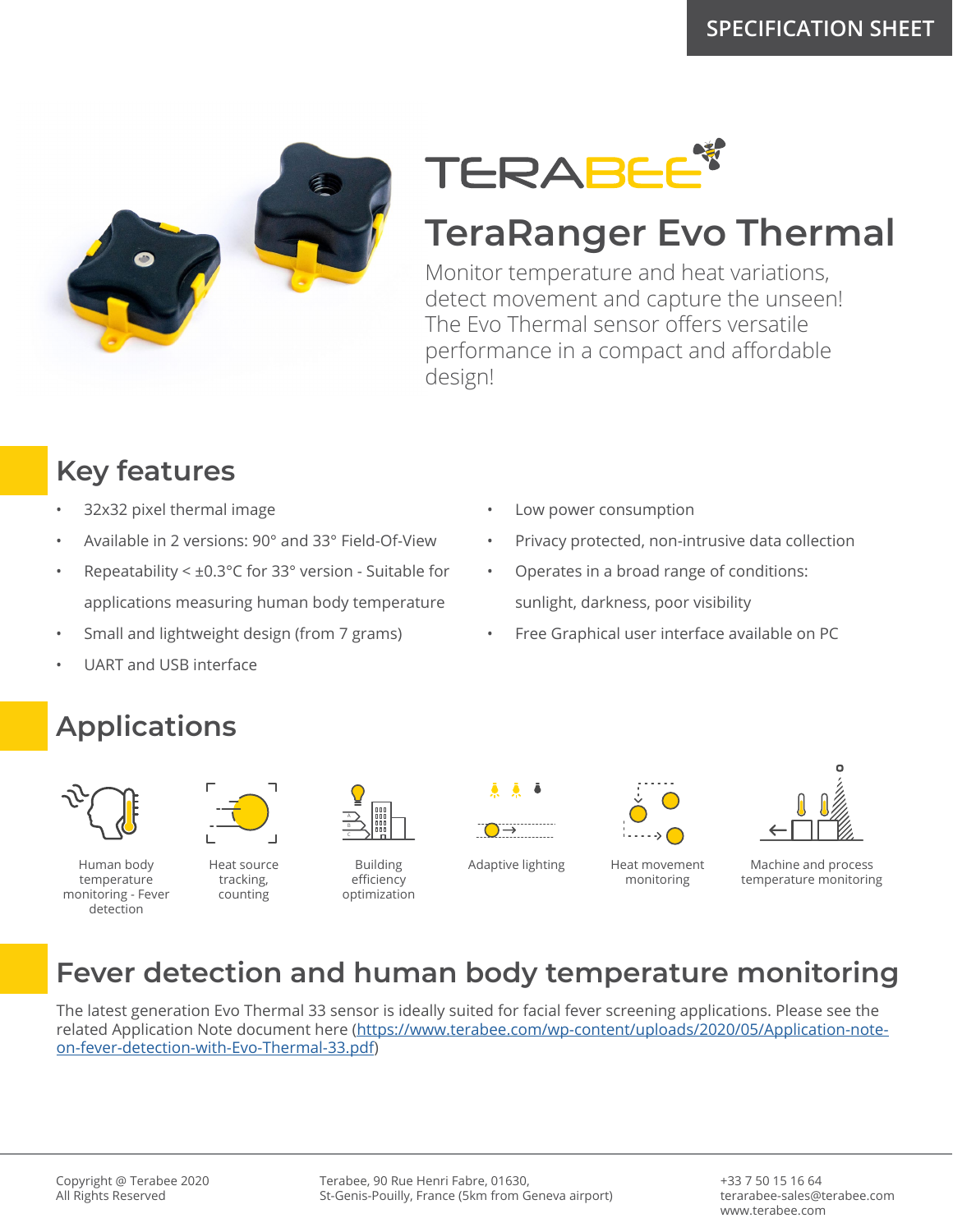#### **Technical specifications**

|                                         | Evo Thermal 90                                                             | Evo Thermal 33 <sup>(1)</sup>                                              |
|-----------------------------------------|----------------------------------------------------------------------------|----------------------------------------------------------------------------|
| Performance                             |                                                                            |                                                                            |
| Principle                               | Infrared thermopile array                                                  | Infrared thermopile array                                                  |
| Resolution                              | 32 x 32 pixels                                                             | 32 x 32 pixels                                                             |
| Field of View                           | $90^\circ$ x $90^\circ$                                                    | $33^\circ \times 33^\circ$                                                 |
| Update rate                             | 7 Hz                                                                       | 7 Hz                                                                       |
| Repeatability <sup>(2)</sup>            | $\pm 2^{\circ}$ C                                                          | $<\pm 0.3$ °C                                                              |
| Temperature Accuracy <sup>(3)</sup>     | ±2°C for targets below 100°C;<br>2% for targets above 100°C                | ±2°C for targets below 100°C;<br>2% for targets above 100°C                |
| NETD: (at 1Hz, 25°C)                    | 330 mK (0.33°C)                                                            | 254 mK (0.25°C)                                                            |
| Range, specific to human body detection | Up to 5m                                                                   | Up to 13m                                                                  |
| Temperature Compensation                | Automatic                                                                  | Automatic                                                                  |
| Supply Voltage                          | 5V DC ±5%                                                                  | 5V DC ±5%                                                                  |
| Current consumption: (typical-maximum)  | 45mA - 75mA                                                                | 45mA - 75mA                                                                |
| Operating temperature                   | -10 $^{\circ}$ C to 65 $^{\circ}$ C                                        | -10 $^{\circ}$ C to 65 $^{\circ}$ C                                        |
| Interfaces                              | USB 2.0 Micro-B<br>UART, +3.3V level, 460800,8,N,1                         | USB 2.0 Micro-B<br>UART, +3.3V level, 460800,8,N,1                         |
| Connectors                              | Single 9 pin Hirose DF13 (UART<br>Blackboard)<br>Micro USB (USB Backboard) | Single 9 pin Hirose DF13 (UART<br>Blackboard)<br>Micro USB (USB Backboard) |
| Weight                                  | 7g (sensor) + 3g (backboard)                                               | 9g (sensor) + 3g (backboard)                                               |
| Dimensions:<br>(sensor + backboard)     | Approx. 29x29x13mm                                                         | Approx. 29x29x22mm                                                         |
| Conformity                              | RoHS, CE certified                                                         | RoHS, CE certified                                                         |

(1) Shipped from June 2020 onwards.

(2) Repeatability from sensor to sensor within a production batch.

<sup>(3)</sup> Accuracy may vary depending on distance, target emissivity, and ambient temperature.